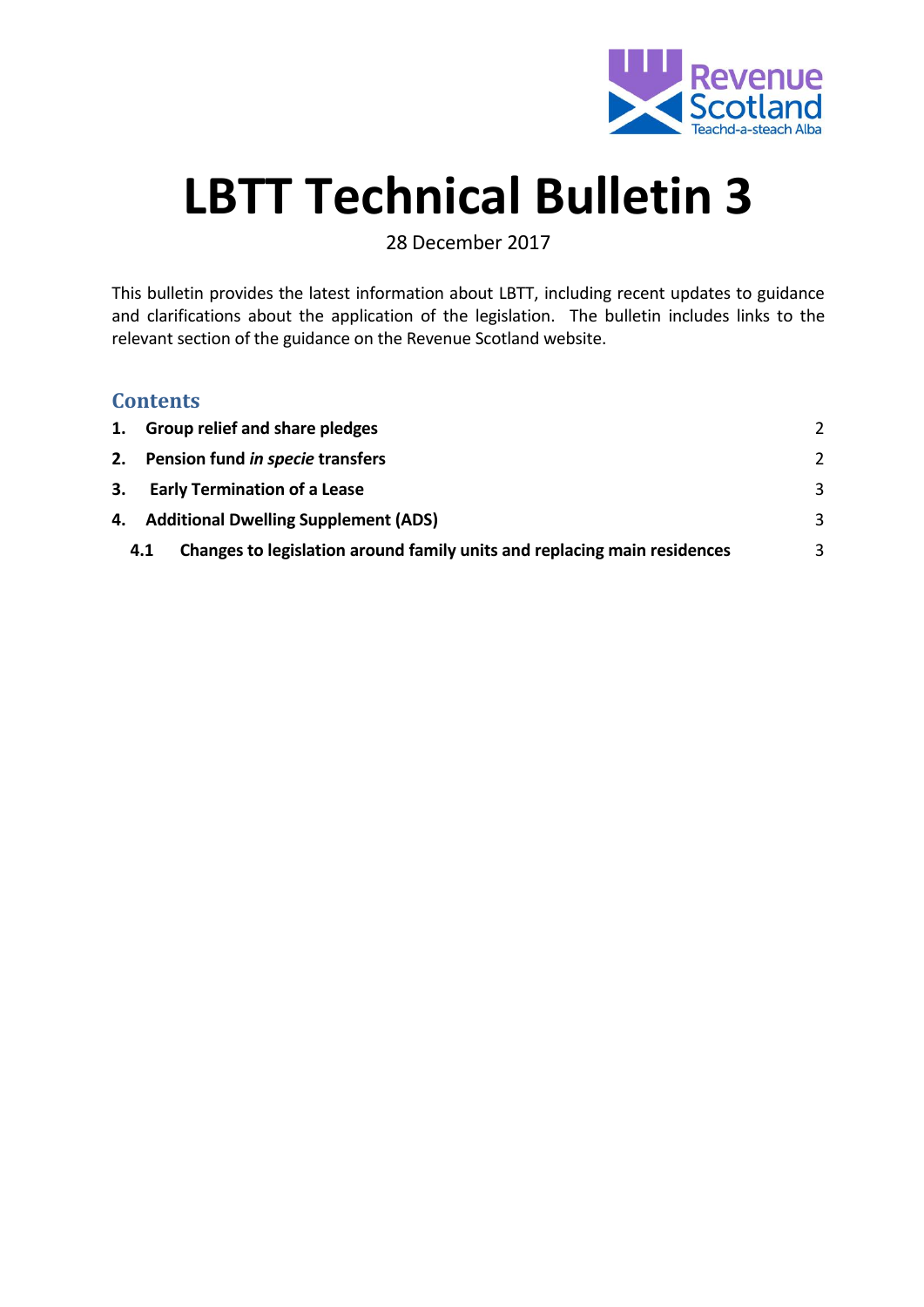## <span id="page-1-0"></span>**1. Group relief and share pledges**

Revenue Scotland recently received an Opinion request which highlighted differences between LBTT and SDLT legislation in terms of the availability of group relief in a transaction where a parent company transfers property to a subsidiary and the parent company grants security to a lender over the shares in the subsidiary.

For transactions chargeable to LBTT, group relief is provided for through schedule 10 of the Land and Buildings Transaction Tax (Scotland) Act 2013 and, subject to certain rules, is available where, at the effective date of the transaction, the seller and buyer are both companies in the same group. However, paragraph 3 of schedule 10 restricts the availability of group relief where, at the effective date of the transaction, there are arrangements in place which mean that a person has or could obtain control of the buyer but not of the seller.

The view of Revenue Scotland is that the pledging of the shares constitutes an 'arrangement' under which a person (i.e. the lender holding the share pledge) could obtain control of the subsidiary but not the parent. Therefore, paragraph 3 of schedule 10 is engaged, which means that group relief is not available in this instance. As a result, LBTT is payable on the market value of the property transferred.

The reason for the difference between LBTT and SDLT is that the equivalent SDLT legislation contains specific provision which means that share pledges do not affect entitlement to group relief.

If , there is any uncertainty about the tax treatment as a result of the details of a specific transaction, an Opinion request should be made and copies of all relevant documented facts provided to support the request. The "Contact Us" section of the Revenue Scotland website [\(www.revenue.scot\)](http://www.revenue.scot/) provides guidance on submitting an Opinion request.

#### <span id="page-1-1"></span>**2. Pension fund** *in specie* **transfers**

A transaction in which a pension fund purchases property is subject to LBTT where there is chargeable consideration in the same way as any other transaction. There are no special rules that apply to pension funds and the Revenue Scotland LBTT legislative guidance therefore does not make specific reference to them.

In its [October 2016](https://www.revenue.scot/sites/default/files/LBTT%20Technical%20Update%20-%2016%20October%202016.pdf) LBTT Bulletin Revenue Scotland published a brief statement to clarify its view of the treatment for LBTT purposes of *In specie* transfers between pension funds. This indicated that, in the tax authority's view, these will generally give rise to an LBTT charge because (a) such a transfer is a land transaction and (b) the assumption of liability by the receiving pension fund is debt as consideration.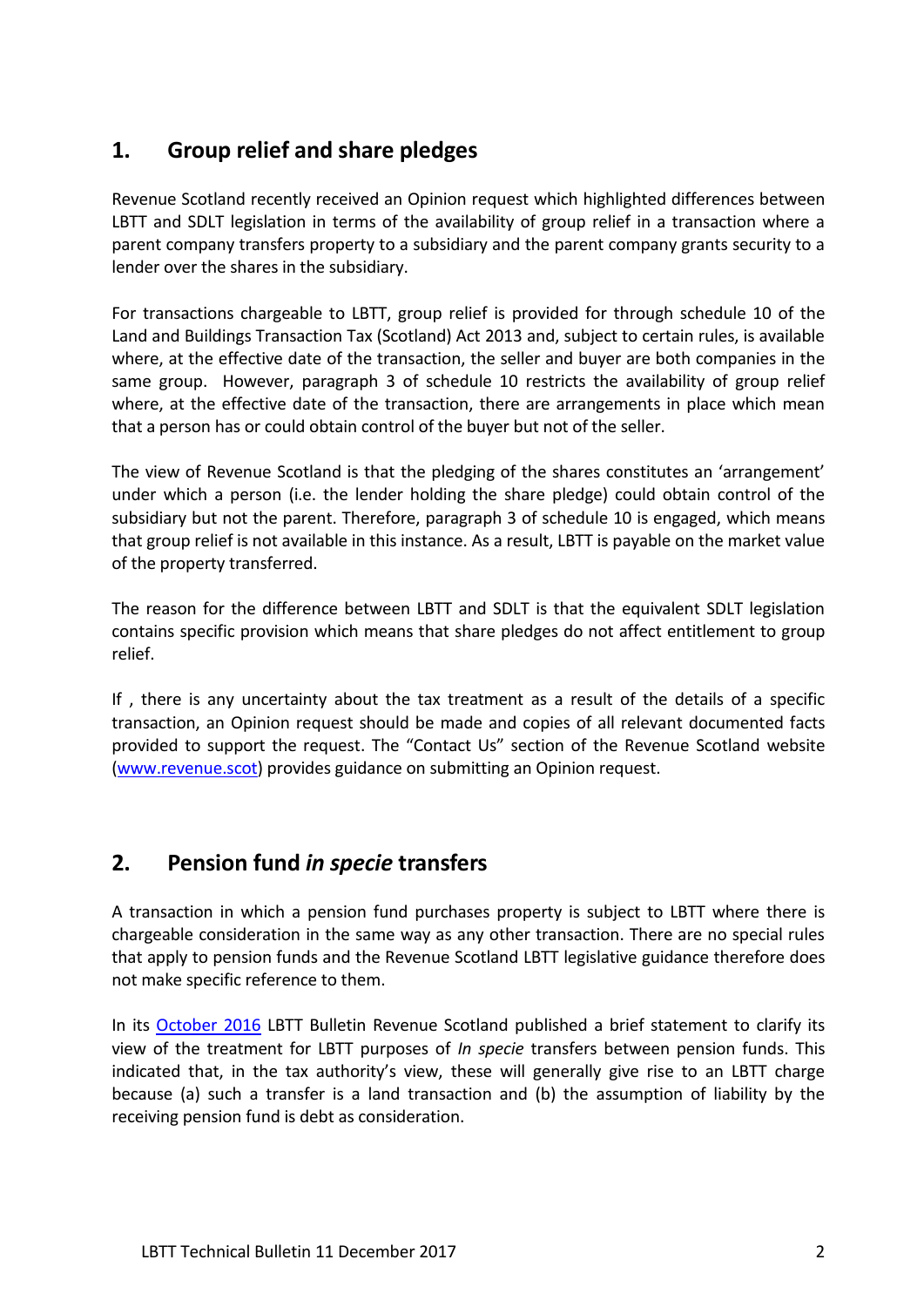Following further representations on the matter, Revenue Scotland has concluded that while such transfers are still considered to be land transactions, debt in the form of the liability assumed to pay benefits to pension scheme beneficiaries will not generally be considered to be given as chargeable consideration in relation to such transactions. However, any consideration given in the form of money or money's worth for the transfer of the properties will be chargeable to LBTT.

This view applies both prospectively and retrospectively and Revenue Scotland will consider claims to repayment of tax from any taxpayers who have filed and paid LBTT on the basis of the view as stated in the October 2016 bulletin. Such claims can be submitted by amending a previously submitted return, if within time to do so, or through written correspondence in accordance with the guidance on making a claim under section 107 of RSTPA 2014 provided at [RSTP7003.](https://www.revenue.scot/legislation/rstpa-legislation-guidance/claims-not-return/rstp7003)

### <span id="page-2-0"></span>**3. Early Termination of a Lease**

The Revenue Scotland guidance [LBTT6017](https://www.revenue.scot/land-buildings-transaction-tax/guidance/lbtt-legislation-guidance/leases/lbtt6017) has been updated to reflect that the early termination of a lease may give rise to a repayment if less rent has become payable than was originally returned due to a reduction in the term of the lease.

## <span id="page-2-1"></span>**4. Additional Dwelling Supplement (ADS)**

#### <span id="page-2-2"></span>**4.1 Changes to legislation around family units and replacing main residences**

The ADS rules around family units and replacing a main residence were amended following the introduction of [The Land and Buildings Transaction Tax \(Additional Amount -](http://www.legislation.gov.uk/ssi/2017/233/contents/made) Second Homes [Main Residence Relief\) \(Scotland\) Order 2017 o](http://www.legislation.gov.uk/ssi/2017/233/contents/made)n 30 June 2017.

Before the legislative change transactions in the following circumstances would be liable to ADS because both buyers were not replacing their main residence:

where spouses, civil partners or cohabitants jointly bought a dwelling, and

prior to the purchase they sold a dwelling that they both used as a main residence but it was owned by only one of them, and

at the effective date of the new joint purchase either buyer owned or was deemed to own a further dwelling,

This resulted from the fact that the previous main residence was owned by only one of the buyers.

For purchase transactions occuring after the Order came into force, the introduction of the new relief means that, under the same set of circumstances, the purchase made by the joint buyers